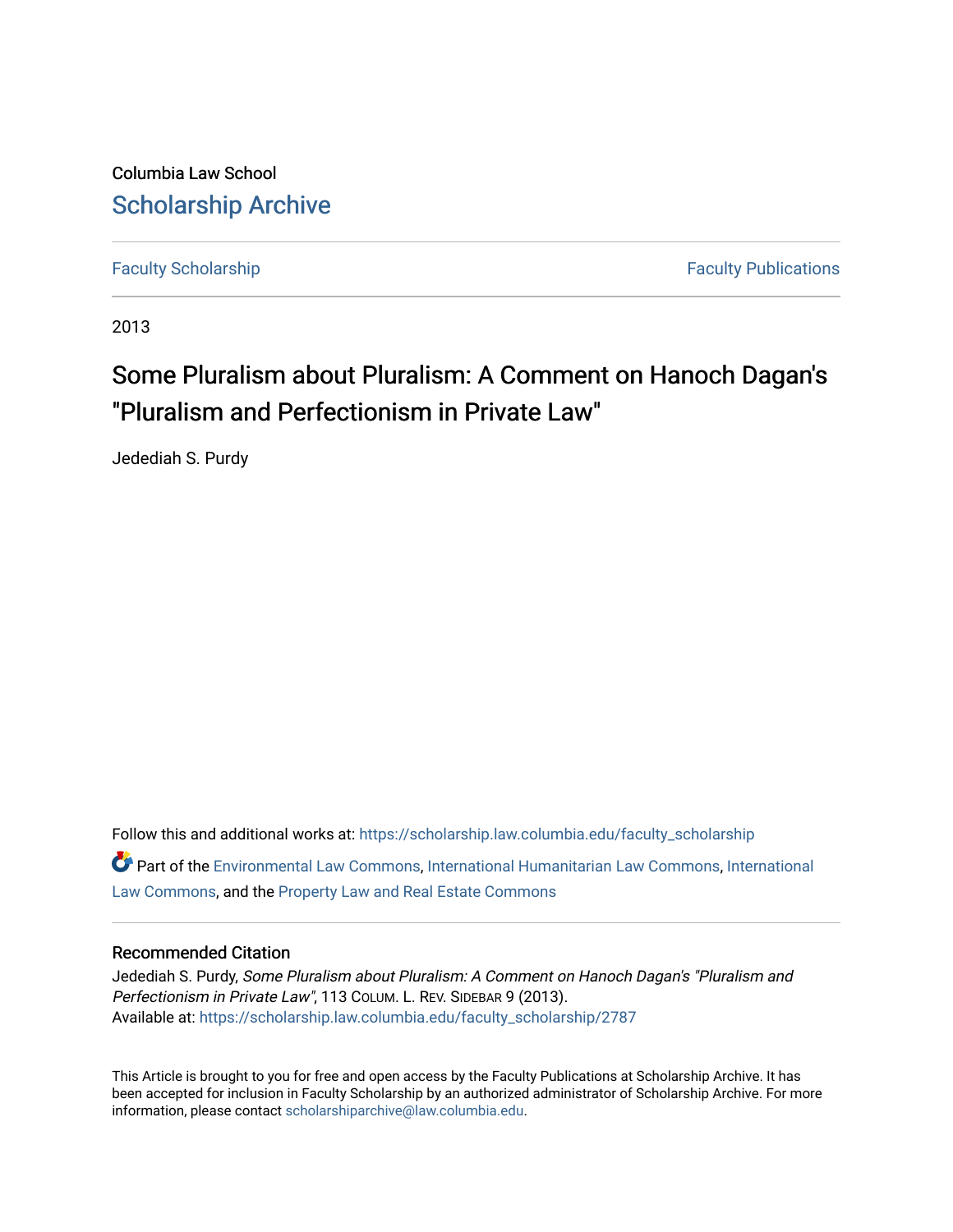# COLUMBIA LAW REVIEW *SIDEBAR*

**VOL. 113 FEBRUARY 11, 2013 PAGES 9–19**

### **SOME PLURALISM ABOUT PLURALISM: A COMMENT ON HANOCH DAGAN'S "PLURALISM AND PERFECTIONISM IN PRIVATE LAW"**

#### *Jedediah Purdy*\*

#### *Response to: Hanoch Dagan, Pluralism and Perfectionism in Private Law, 112 Colum. L. Rev. 1409 (2012).*

Hanoch Dagan is among "those who think it advantageous to get as much ethics into the law as they can," in the phrase of Oliver Wendell Holmes,  $Jr<sub>1</sub>$ <sup>1</sup> His pluralism is a perfectionism for polytheists: There are many human goods, and each has its domain, including some portion of the law of property.2 Depending on where we stand on the property landscape at any time, we may be community-minded sharers, devoted romantics in marriage, or coolly rational market actors, and the local property law will smooth each of these paths for us. Property law is built on the design of the multifarious human heart, or, if you prefer, the many purposes we pursue in our projects and

<sup>\*</sup> Professor, Duke University School of Law.

<sup>1.</sup> Oliver Wendell Holmes, Jr., The Path of the Law and the Common Law 8 (Kaplan Publ'g 2009) (1897).

<sup>2.</sup> On pluralism in values, see generally Isaiah Berlin, The Pursuit of the Ideal (1988), reprinted in The Proper Study of Mankind: An Anthology of Essays 1, 1–16 (Henry Hardy & Roger Hausheer eds., 1997); John Gray, Two Faces of Liberalism 34–68 (2000); Charles Taylor, Sources of the Self: The Making of the Modern Identity 495–521 (1989). Value pluralism has at least two lines of origin in modern thought. One line embodies the skepticism of figures as diverse as Michel de Montaigne and David Hume, who rejected the medieval Aristotelian view that all goods are reconcilable in one highest good, and instead posited a world in which human reason gave us no reason to believe in a unified and universally available account of moral reasoning. See generally David Hume, Enquiries Concerning Human Understanding and Concerning the Principles of Morals 169–75 (L.A. Selby-Bigge ed., 3d ed. 1975) (1777); Michel de Montaigne, Apology for Raymond Sebond (1575–76, 1578–80), *in* The Complete Essays of Montaigne 318, 318–457 (Donald M. Frame trans., 1958) [hereinafter Montaigne, Essays]; Michel de Montaigne, Of Cannibals (1578–80), *in* Montaigne, Essays, supra, at 150, 150–59. The other line embodies the romantic strand of thought associated with Johann Gottfried von Herder. He proposed that each human culture creates a unique vocabulary and grammar of cultural expression and of value, which give sense and meaning to the lives of those who inhabit that culture and which cannot be judged against any higher or independent standard. See Johann Gottfried von Herder, How Philosophy Can Become More Universal and Useful for the Benefit of the People (1765), reprinted in Philosophical Writings 3, 3–30 (Michael N. Forster ed. & trans., 2002).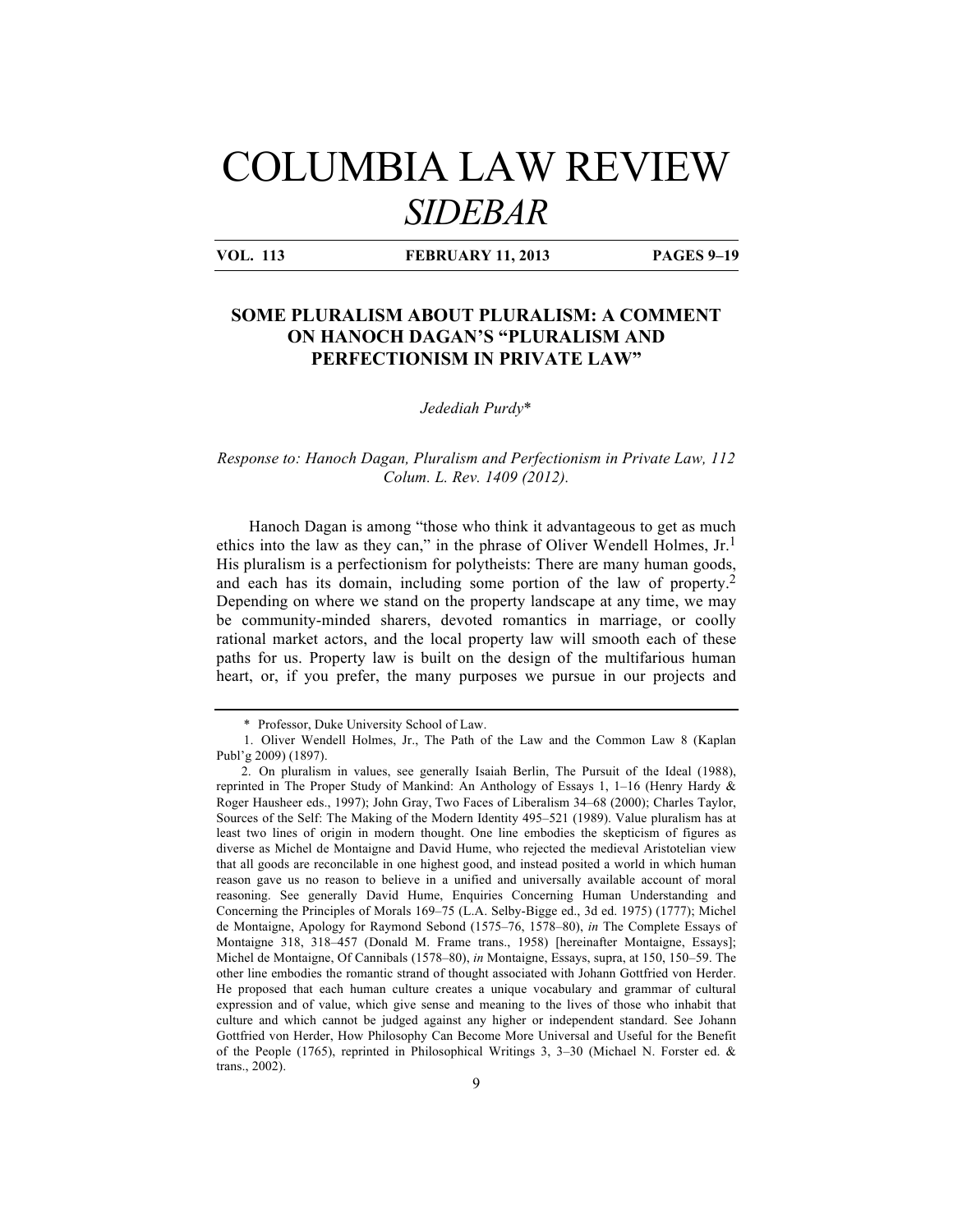relationships. Each of these implies a way of regarding others—as arm's length collaborators, joint venturers, or other halves whose purposes we have joined to ours; property's default rules anticipate and confirm these various attitudes.<sup>3</sup>

Dagan, of course, would not accept Holmes's ironic assertion that he has managed to "get as much ethics into the law" as he can. He would say that it was already there, and that he brought it out. Surely this is plausible. In his short Essay, *Pluralism and Perfectionism in Private Law*, 4 and his much more detailed study, *Property*, Dagan builds his argument from the structure of various areas of property law, which are more or less individualistic, more or less based on the model of exclusion, and more or less tilted toward sharing.<sup>5</sup>

This should not be surprising. The scope of property law is enormous: It defines and allocates claims on scarce and valued resources, the many good things of the world that we need to live, act, and pursue our projects.<sup>6</sup> Without some share of these, we would be naked, unsheltered, and virtually powerless. Everything we do, including simple survival, therefore involves us in the web of property claims, and all our relationships with others, from a spot transaction to a marriage, are housed within those claims. It is hardly imaginable that just one model of property rules could serve all kinds of projects and relationships. It seems almost inevitable that the law's architecture would somewhat reflect the diverse ways that people live within it. Sometimes form follows function.

To say that Dagan's thesis is not surprising is not at all to deny that it is interesting, original, and admirable. On the contrary, it is all of these. Dagan's close attention to property's institutions turns his pluralism into a valuable interpretive map of the field. The ethics he draws out of the law really is there, but it is not explicit on the surface, and Dagan's project requires the interpretive work of both a serious property scholar and an able normative theorist. Pluralism, in the register of Isaiah Berlin, can be vague and evocative, like riding a glass-bottomed boat over the colorful shoals of human values.<sup>7</sup> Dagan's pluralism is evocative, but also specific—a taxonomy of what is and what we do with it. In fact, it is a mark of his success that his argument can seem unsurprising. He shows, in detail, the connection of property's structures to who we are and what we do.<sup>8</sup>

<sup>3.</sup> See Hanoch Dagan, Property: Values and Institutions 229–44 (2011) (setting out in detail arguments paraphrased here) [hereinafter Dagan, Property].

<sup>4.</sup> See Hanoch Dagan, Pluralism and Perfectionism in Private Law, 112 Colum. L. Rev. 1409 (2012) [hereinafter Dagan, Pluralism and Perfectionism].

<sup>5.</sup> See Dagan, Property, supra note 3, at 57–75 (reviewing property's institutional and value pluralism); id. at 155–96 (describing institutional negotiation of communitarian and liberal values).

<sup>6.</sup> See Jedediah Purdy, The Meaning of Property: Freedom, Community, and the Legal Imagination 9–12 (2010) [hereinafter Purdy, The Meaning of Property] (giving this definition); id. at 100–09 (setting out and exploring some of the ways property mediates interdependence).

<sup>7.</sup> See Berlin, supra note 2, at 191–242 (reviewing political liberty and pluralism).

<sup>8.</sup> See, e.g., Dagan, Property, supra note 3, at 197–228 (exploring property law of marriage in these terms).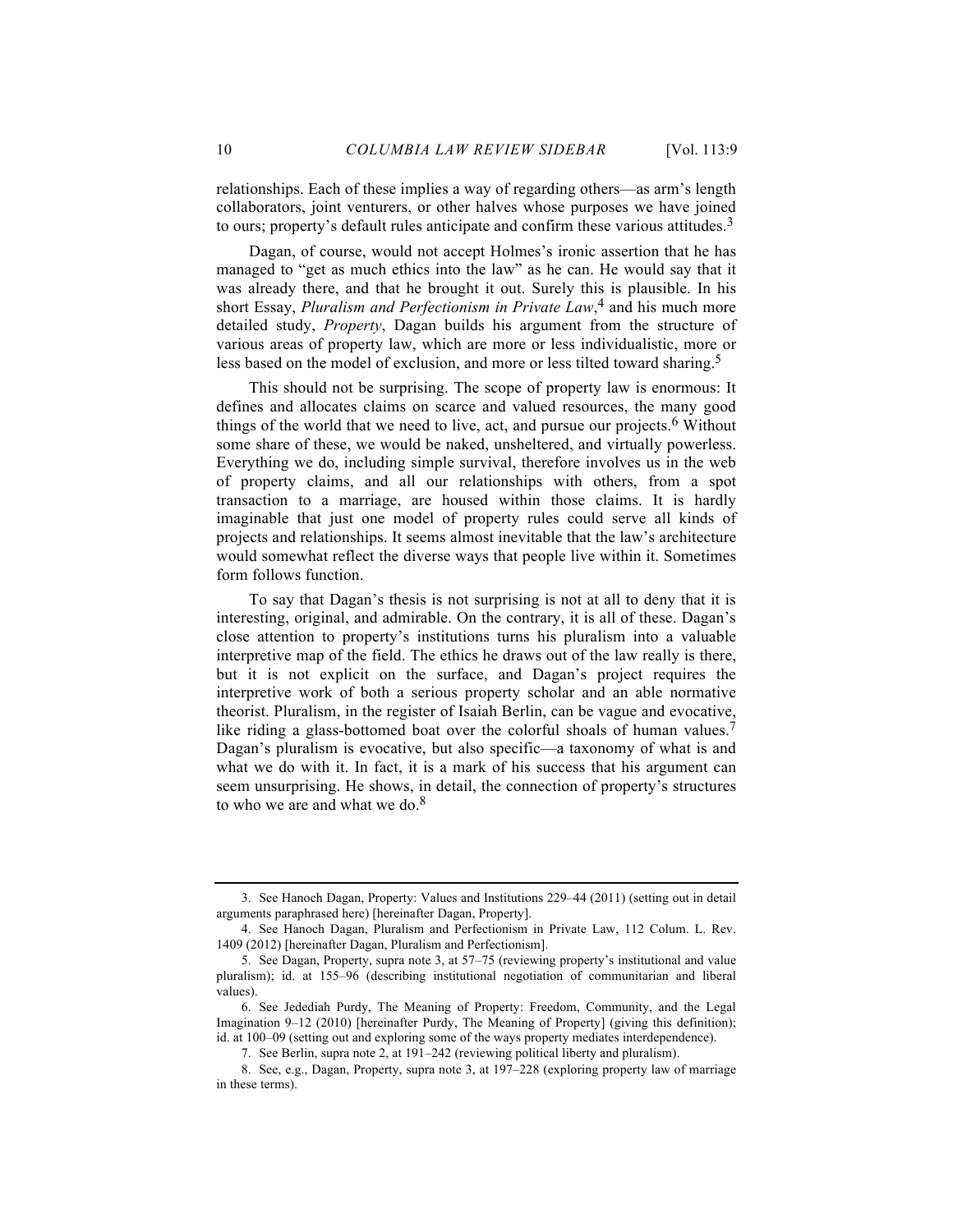So, can a pluralist be pluralist about pluralism? That is, when might a pluralist have good, pluralist reasons to act like a monist? In this piece, I suggest two quite distinct ways that a monist approach can usefully contribute to the work of a thoughtful pluralist like Dagan. I call this proposal, taken together, *selective monism*, the decision of a pluralist to think as a monist for certain purposes. One example is an *interpretive* instance of what Dagan calls structural monism—that is, it proceeds on the thesis that property law is organized according to a single principle.9 The other is an instance of *reformist* monism, the idea that property law *should* promote a single value, despite its actual, present pluralism.10

#### I. THE INTERPRETIVE SELECTIVE MONIST

For the interpretive example, I would like to imagine a property theorist who has much in common with Thomas Merrill and Henry Smith, two of the "exclusion theorists" whom Dagan discusses.<sup>11</sup> Our theorist is a pluralist about value: As Dagan notes of Merrill and Smith, she believes that property institutions draw on many kinds of moral intuitions and make possible many different kinds of activity, and that our endorsement of property institutions reflects these multiple reasons.<sup>12</sup> Nonetheless, she wishes to make a selective commitment to the idea that property law is defined by granting certain individuals the power to exclude the rest of the world from certain things. She decides to act like an exclusion theorist.

Why? Why surrender the sensitive attention to the spectrum of form and purpose that property law presents? Why, as Dagan puts it, "set aside the rather capacious aspects of [property law] where inclusion or governance looms large?"13 My selective monist replies as follows:

I believe there is no understanding property law without appreciating that it is always a solution to a specific practical problem: how to enable many people, with diverse aims and situations, and with relatively little information, to coordinate their activity peacefully and productively with reference to the scarce and valued resources that they all need, but which they cannot all have. Assigning things to persons, via a limited number of standard rights, centrally the right to exclude others, is the paradigmatic way to make the world navigable for purposes of this sort of coordination.<sup>14</sup> When we look at

<sup>9.</sup> See Dagan, Pluralism and Perfectionism, supra note 4, at 1419 (explaining first option of exclusion theorists is to define property as oriented by just one principle).

<sup>10.</sup> See id. at 1419–20 (setting out this alternative).

<sup>11.</sup> See id. at 1416–21 (discussing exclusion theorists); see generally Thomas W. Merrill & Henry E. Smith, The Morality of Property, 48 Wm. & Mary L. Rev. 1849 (2007) (arguing moral intuitions that support property rights coincide with exclusion model); Henry E. Smith, Property as the Law of Things, 125 Harv. L. Rev. 1691 (2012) (setting out and defending view of property centered on right to exclude rest of world from some specific thing).

<sup>12.</sup> I have made my selective monist a woman so that the pronoun will neatly distinguish her from each of the other characters in this piece.

<sup>13.</sup> Dagan, Pluralism and Perfectionism, supra note 4, at 1419.

<sup>14.</sup> See Smith, supra note 11, at 1701–16 (reviewing use of modularity as flexible and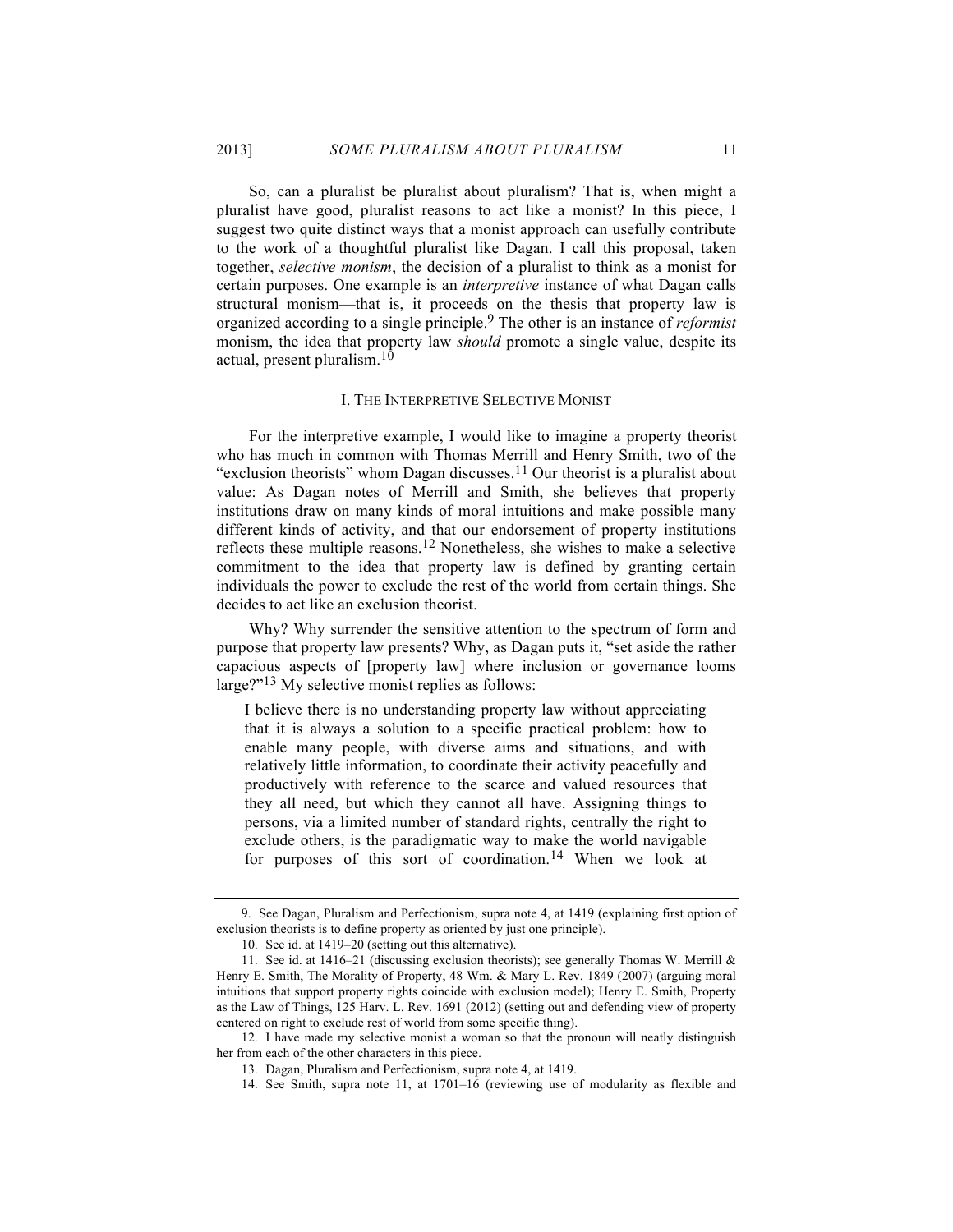something—a car, a house, a stroller left on the corner beside a coffee shop—we know it belongs to someone, and we know roughly what "belongs" means.15 These legal and social facts are the standard blocks with which we can build castles and cities: Their simplicity and uniformity is what makes them the basis of highly complex responses to what I have just described as the basic practical problem of property.<sup>16</sup>

So far so good. One may notice something about my selective monist. She has built a rather thin and general monistic account of property atop a view of the basic problem that property addresses—coordinating activity around scarce and valued resources. In this, she resembles one of the most sophisticated and persuasive living legal positivists, Scott Shapiro, who defines law generally as a solution to the problem of peacefully planning activity among people with conflicting aims and interests.17 I mention this connection because it illuminates what my selective monist is doing that is in contrast with Dagan's project. She is declining, in Holmes's phrase, to get any ethics into the law of property besides the overarching goal of solving perennial moral problems: how to resolve competing claims to scarce and valued resources and coordinate the different goals we have for them and ways we value them. Shapiro's "planning" view of law rests on the idea that, once we understand law's planning function, we will appreciate that it serves its goal precisely because, in the classic positivist formulation, its content does not depend on any particular relation to substantive morality.<sup>18</sup> It is, instead, a form of coordination that enables us to avoid reference to that substantive level of moral commitment in navigating our shared lives.<sup>19</sup>

My selective monist, then, is proceeding with reference to Dagan whereas Shapiro proceeds with reference to Ronald Dworkin, the defining proponent of an "interpretivist" view of law.20 Dworkin, like Dagan, understands bodies of law as organized by implicit ideas of the moral claims people have on one another, and, ultimately, the moral character of the political community that claims the authority to enforce its law coercively.<sup>21</sup> My monist does not deny that areas of property law are susceptible to, even invite, this kind of moral interpretation. Rather, her interest in property law is at a level that is neutral to these interpretive ventures.

simplifying architecture to enable various kinds of transactions).

<sup>15.</sup> See id. at 1706 (explaining modular knowledge of exclusion as core to in rem rights).

<sup>16.</sup> See id. at 1708 (describing potential for complex responses derived from simple set of rules).

<sup>17.</sup> See Scott J. Shapiro, Legality 154–92 (2011) (analyzing law as technique of planning that responds to universal and perennial human need for peaceful coordination).

<sup>18.</sup> Id. at 275.

<sup>19.</sup> Id.

<sup>20.</sup> See id. I am of course interpreting Shapiro's project, but I note that he does not deny that the content of any area of law is shaped by moral decisions. Indeed, he embraces this point. His argument is that to identify the legal significance of this content we do not have to refer to the moral issues it resolves. Rather, we can understand its resolution of moral disputes as a set of social facts, created by sovereign decisions with the general aim of facilitating planning.

<sup>21.</sup> Ronald Dworkin, Law's Empire 176–216 (1986).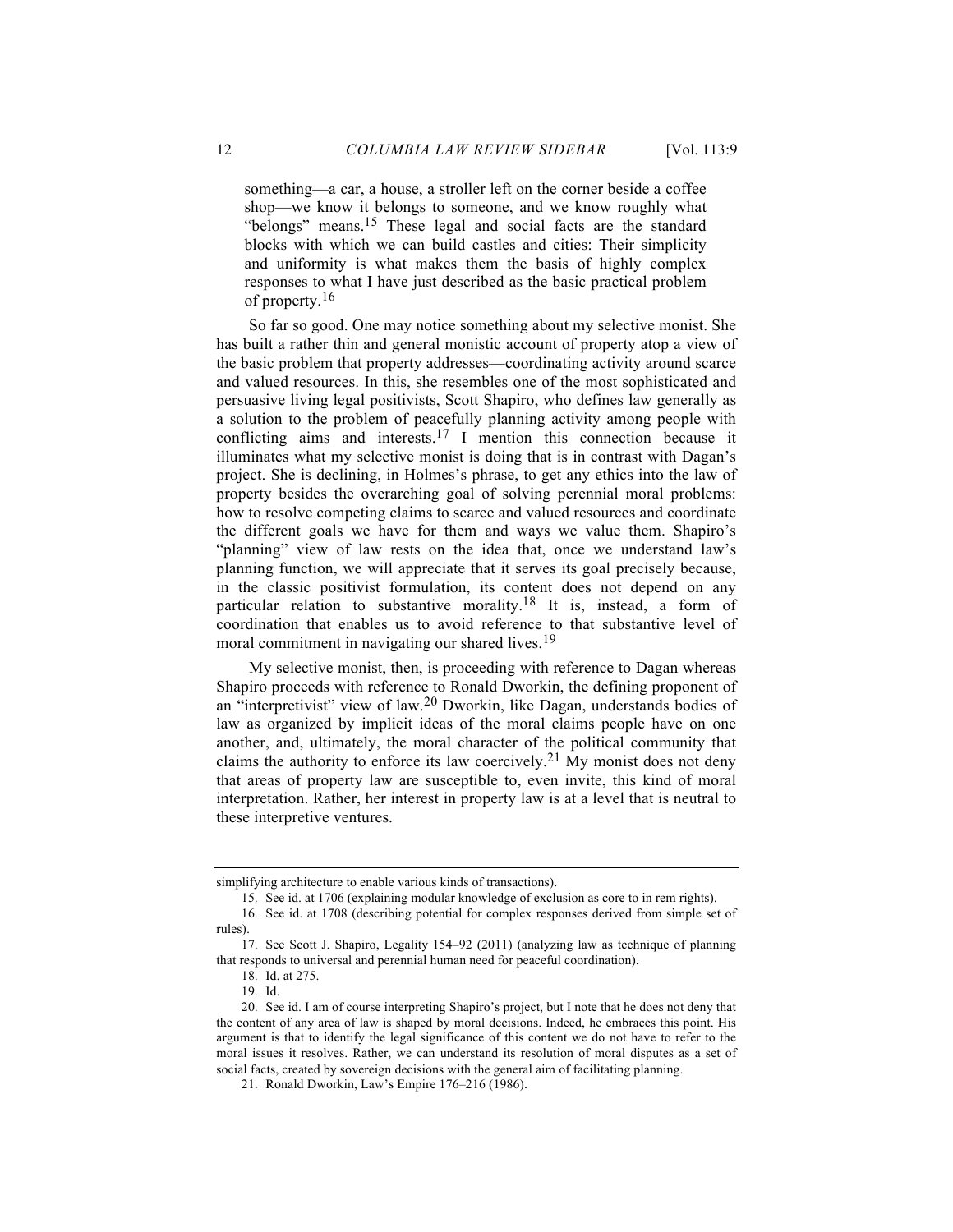What, then, does she make of the fact that, as Dagan points out, there are many rooms in the mansion of property, and that, on her own interpretation, some of them recede into the background? Let her answer again:

I don't deny that those areas of law are parts of property, but my way of understanding the problem implies a spectrum, or pair of spectrums, marking different types of solutions to the basic problem of property. One spectrum runs from exclusion to governance, where governance means the community makes a shared decision about how the resource is to be used. The other spectrum runs from exclusion to sharing, where sharing involves multiple, overlapping claims on the resource. Each of these "opposites" of exclusion, where it occurs, will draw our attention to some feature of the situation that makes the paradigmatic solution unappealing. Maybe the resource is logistically difficult to administer by exclusion, because, for instance, it is a school of fish, and moves around in ways that are hard to monitor. Maybe it is dedicated to a value that deeply involves sharing, like a family home or a community center. But I say what is interesting about property is, in the words of Henry E. Smith, its "LEGO-like" solution<sup>22</sup> to the problem of coordination, and I see departures from this as precisely that—departures, which show something illuminating about the boundaries of the core situation, but do not show anything about its character.

Now, both my selective monist and Dagan have perfectly intelligible ways of thinking about property. They are simply looking at it from different points of view. But why would my selective monist, who is, after all, a pluralist, be looking at things this way in the first place? She might be convinced by H.L.A. Hart's important concession, toward the end of *The Concept of Law*, that we select our definitions, and therefore our inquiries, for pragmatic and substantive reasons: We care what kinds of conversations we start when we define our topic in one way or another.<sup>23</sup> She might, moreover, accept a goal that Hart believed his positivist definition of law served: to avert certain moral conflicts that can arise once one undertakes to discern the moral content of law.24 These conflicts can arise in either of two ways. On the one hand, once we have identified an area of law with a specific moral goal or commitment, we may make the mistake of assuming that whatever that moral idea implies must also be the content of law in this area—and, conversely, that when the law departs from this ideal, it loses legitimacy, or at least becomes suspect.<sup>25</sup> On the other hand, we may make the opposite, symmetrical mistake of imagining that whatever the law establishes in this area shows us something about the content of the moral value we have aligned with it.<sup>26</sup> The first mistake shows too little respect for law, and encourages ignoring it when it conflicts with moral judgments. The second gives law respect it has not earned

<sup>22.</sup> Smith, supra note 11, at 1708.

<sup>23.</sup> See H.L.A. Hart, The Concept of Law 204–05 (1961). Hart, like my selective monist, chose a minimal and formal definition of his topic—in that case, law itself: the union of what he called primary and secondary rules of behavior, all of them determined in their content by social facts. See id. at 96.

<sup>24.</sup> See id. at 205–07.

<sup>25.</sup> See id.

<sup>26.</sup> See id.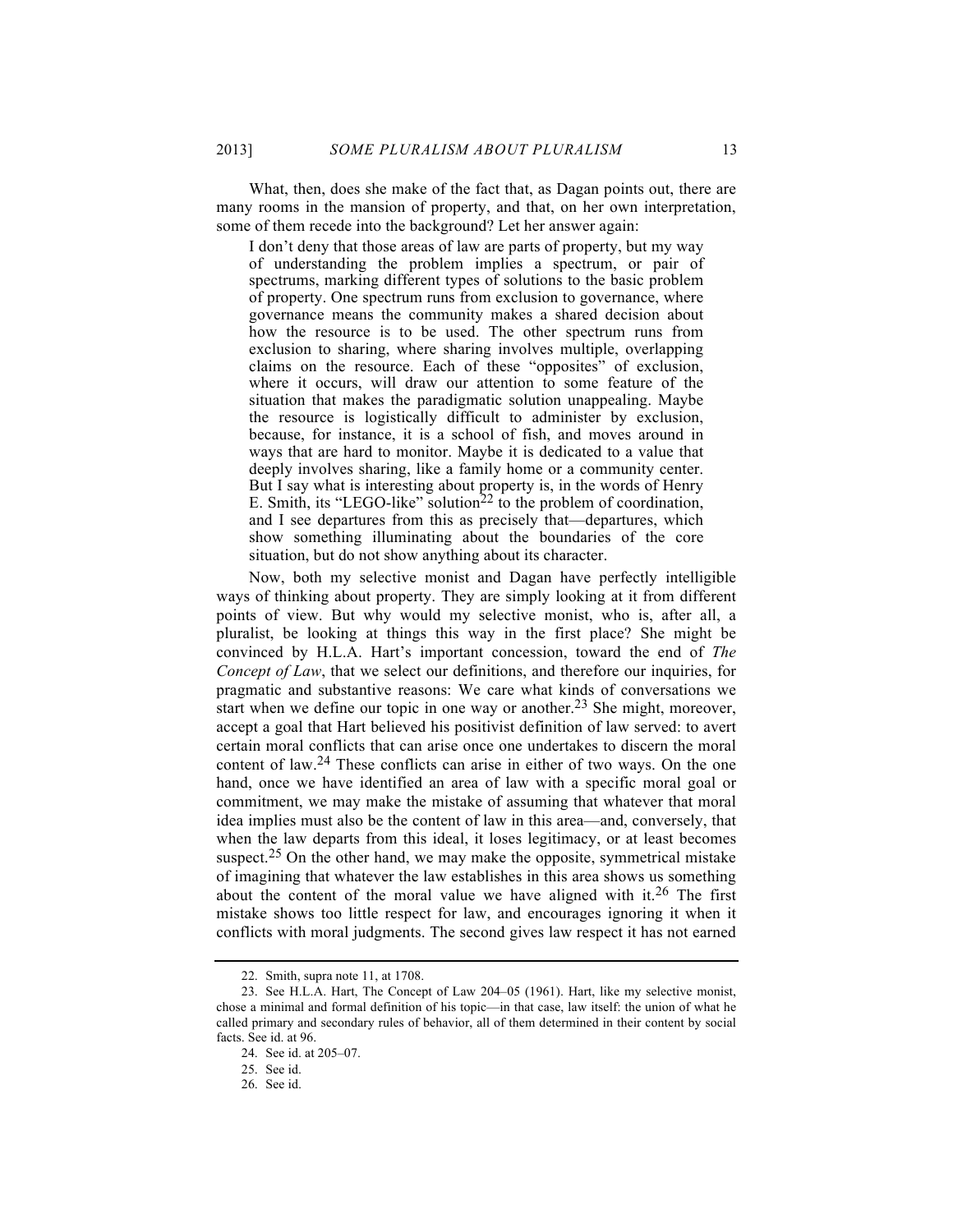by assuming it is not just lawful, but morally right. Both get in the way of thinking clearly about law. They impede our appreciating that we must be free to criticize law morally, on the one hand, but, on the other, it has its own criteria of validity, which we may have good reason to respect even when it conflicts with our moral judgments.

This is the classic reason to think of law separately from its internal moral commitments. It expresses itself in the positivism of Thomas Hobbes, who worried mainly that people would take contestable moral objections to law too seriously, and Jeremy Bentham, who had the opposite worry, that people would respect law too much, dulling the edge of criticism.<sup>27</sup> Either argument distracts from law's core function as provider of necessary solutions to a set of coordination problems—solutions, says my selective monist, such as property's exclusion device.

Do these antimoralizing considerations obtain in property law? Maybe. My selective monist might have been struck, for instance, by a recent exchange between the pluralist Gregory Alexander and one of Dagan's monists, Henry Smith. Arguing that ownership implies social obligation, Alexander contended that the presence in some property doctrines of rules that depart from Blackstone's "sole and despotic dominion"28 in favor of duties to others indicates something about the moral character of property law generally: that it contemplates owners' owing something to the rest of society, in both refraining from using their own property harmfully and contributing affirmatively when called on to do so.<sup>29</sup> Smith's reply aimed mainly at defusing the moral interpretation of property doctrine.<sup>30</sup> He argued that a doctrine's means, such as protecting exclusion or lifting it in favor of some non-ownership interest, does not indicate its end, or purpose: Strict exclusion rules can serve social goals such as prosperity and opportunity, while injecting distributive and social-obligation considerations directly into the definition or adjudication of property rights can erode the functionality of property law's core solution to the problem of coordination.31

Suppose my pluralist would like to avoid inviting disputes such as this one. She agrees with Dagan that property law promotes various ends, some of them through the kinds of diverse doctrines that Dagan uses as his interpretive basis, but she also agrees with Smith that it is often counterproductive to try to reason normatively about property from the shape of specific doctrines. On the whole, she thinks a focus on the special "LEGO-like" functionality of the exclusion core keeps attention on property law's distinctive achievement.

<sup>27.</sup> See Thomas Hobbes, The Leviathan 149 (Richard Tuck ed., 1991) (1651) ("[I]t is an easy thing, for men to be deceived, by the specious name of Libertie; and for want of Judgement to distinguish, mistake that for their Private Inheritance, and Birth right, which is the right of the Publique only."); see Shapiro, supra note 17, at 388–89 (describing Bentham's positivism as demystifying doctrine).

<sup>28. 2</sup> William Blackstone, Commentaries \*2.

<sup>29.</sup> See Gregory S. Alexander, The Social-Obligation Norm in American Property Law, 94 Cornell L. Rev. 745, 769 (2009).

<sup>30.</sup> See Henry E. Smith, Mind the Gap: The Indirect Relation Between Ends and Means in American Property Law, 94 Cornell L. Rev. 959, 971–74 (2009).

<sup>31.</sup> See id. at 963–71.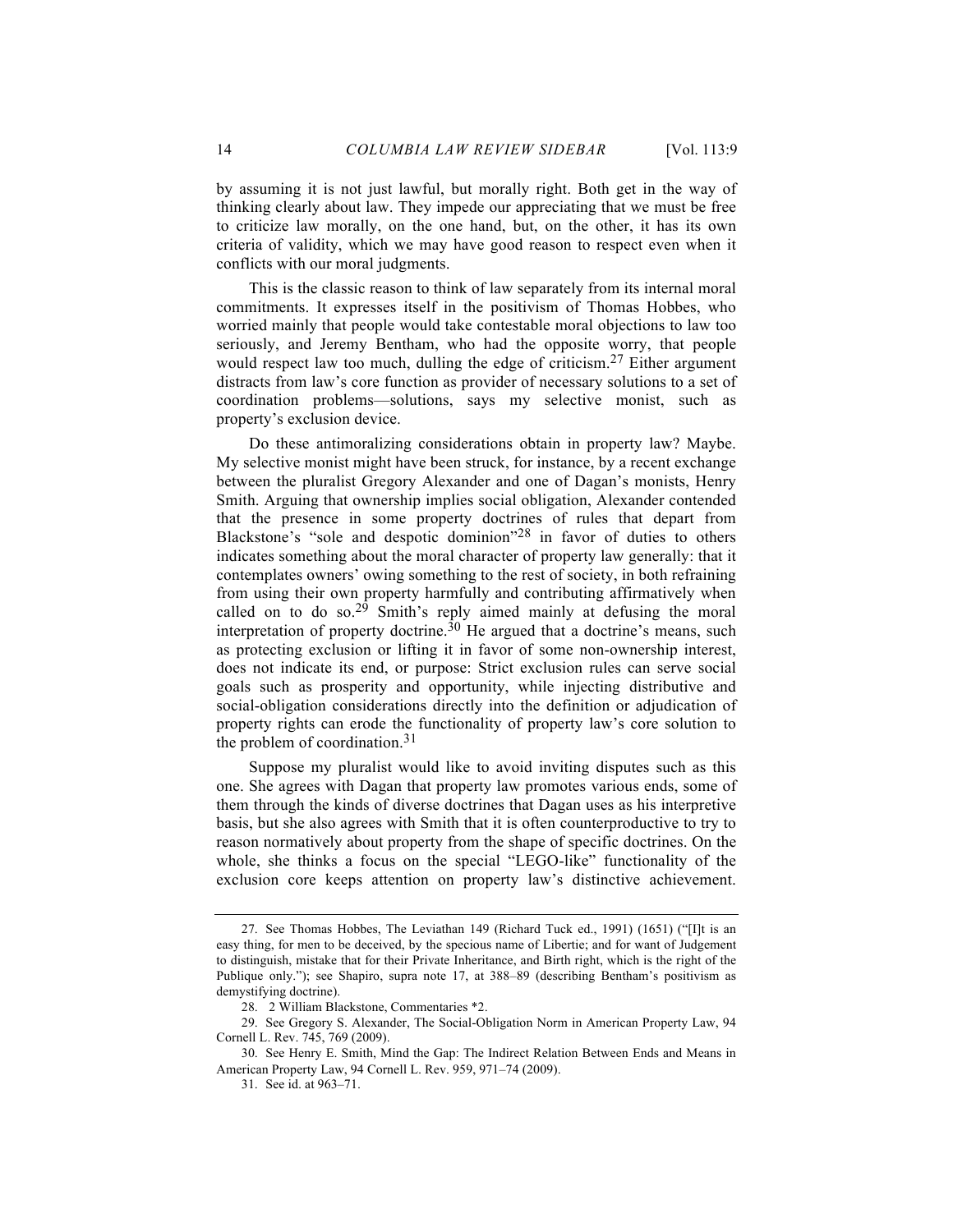Although a pluralist, she will often find it productive to approach property law as an interpretive monist, deliberately classifying the doctrines that Alexander and Dagan find most interesting as departures from property's core.

#### II. THE REFORMIST SELECTIVE MONIST

Now to my second example: the reformist selective monist. In this example, my pluralist wakes up in a very different mood. Today she is animated, even agitated, by some reservations that she feels about the political limitations of Dagan's pluralism. She doubts whether this pluralism has room for a productive relationship with a tradition of the left that is deeply skeptical of property. This tradition, like Dagan's project, is oriented to autonomy, personhood, utility, labor, community, and distribution.32 The difference is that it sees property rights, not as integrating these values in diverse ways, but as standing in the way of our realizing them. The perception at the heart of this tradition is that property rights have marked a limit on a core aim of modernity: to provide for material needs while at the same time releasing the force of free human activity, including creativity and association with other persons.33

Some scholars in the classical-liberal property school of thought identified private property, mostly in its exclusion-focused version, as bringing these aspirations into perfect mutuality: protecting freedom by the requirement of consent and promoting material welfare by directing free activity to economically productive ends.34 Dagan's pluralism might be thought of as studying the patterns made by the shards of this classical-liberal synthesis: Allowing that property law, like the rest of legal order, involves tragic tradeoffs among values, what constellations do those values form in the various legal-institutional domains of life—commerce, housing, marriage, etc.?

My pluralist's question in this example is what Dagan's liberal pluralism, which I suppose that she generally shares with him, can make of the argument that property's relation to these values is not, as Facebook would have it, in a relationship, but "It's complicated." According to this argument, property and these liberal values might not be friends at all, or frenemies at best.

Let me state in quick, polemical form, the lines of argument that my pluralist now wants Dagan to take seriously:

(1) The distribution of wealth is a much deeper problem than we admit when we treat most of the present property system as presumptively legitimate: By ensuring leisure to a relatively small number and requiring the rest to work for survival, it systematically excludes many people from free, creative

<sup>32.</sup> See Roberto Mangabeira Unger, 1 Politics, False Necessity: Anti-Necessitarian Social Theory in the Service of Radical Democracy 575–81 (2001) (explaining conception of empowerment that motivates his legal theory).

<sup>33.</sup> See id. at 371 (describing "absolute" right of private property as basis of system of private power that limits human capacity for self-emancipation).

<sup>34.</sup> See Purdy, The Meaning of Property, supra note 6, at 19–28 (reviewing competing conceptions of property's purposes and Scottish Enlightenment ideal of their integration via liberal property).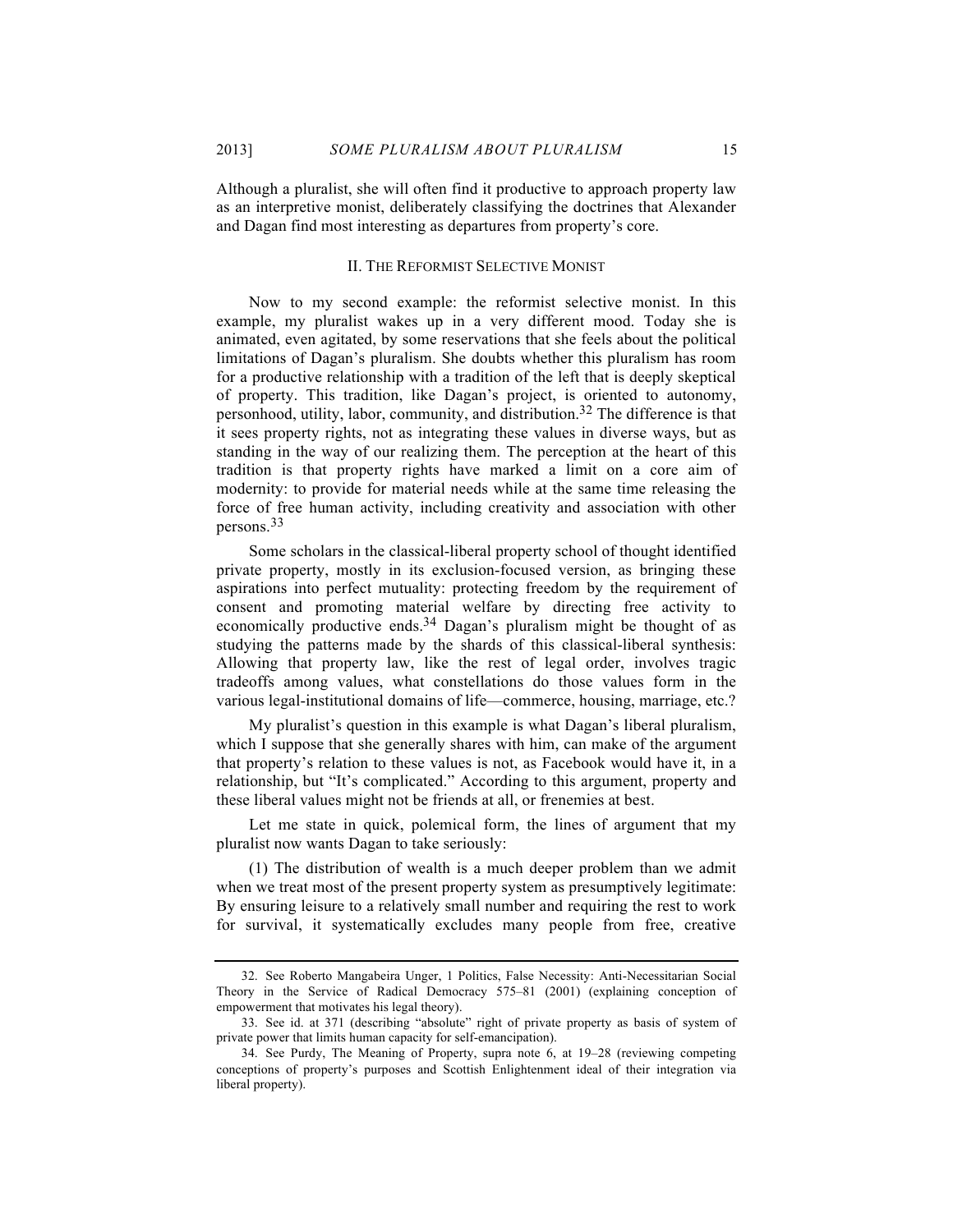activity, and even from the satisfaction of basic needs.35

(2) The distribution of wealth, combined with the regime of market incentives that liberal property sets in motion, is relentlessly innovative, but in only a certain direction: that of more satisfaction of the wants of those who have, to the neglect of those who have not. Resources, but also creativity, collaboration, the whole suite of human powers, go more to sell stuff to the rich than to address the situation of the poor, or to foster creative activity or cooperation in ways not linked to profit.36

(3) The commodifying tendency of a system that rewards what can be marketed means that, even though some of the surplus goes to social efforts, from the Gates Foundation to Kiva, the larger tendency is to put everything up for sale—from privatizing public institutions to selling things we might once have given away or shared or done out of duty or somehow managed in nonmarket ways.<sup>37</sup>

(4) Abstract financial property, exemplified by capital markets and derivatives, follows its own logic and becomes a kind of alien power—a jealous god that rewards its followers, punishes those who ignore its dictates, and periodically rains down storms on the obedient and impious alike.<sup>38</sup> Until a few years ago, addressed to American legal scholars, this would have sounded like weird German metaphysics. Now, it just sounds like the housing crisis story, which has been told over and over since Michael Lewis hurried out *The Big Short*. 39

One approach to answering these challenges has been to find a productive irony in the activity of property law—that conventional innovation produces some very unconventional results, such as the sharing and dispersed production that Yochai Benkler explores, or the indispensable role of the public domain or commons, which James Boyle discusses.<sup>40</sup> This is dialectics in a minor key: Private property produces, not its own abolition, but its constant adjustment, qualification, and partial displacement, often serving some arguably higher, or at least quirkier, value, which gives the lie (at least a little lie) to the claim that private property directs human energy in a monotonic way.

<sup>35.</sup> See Robert L. Hale, Freedom Through Law: Public Control of Private Governing Power 15–17 (1952) (setting out account of property rights as establishing baseline of regime of reciprocal, and generally unequal, coercive power).

<sup>36.</sup> See Purdy, The Meaning of Property, supra note 6, at 115–16 (stating property regimes create markets by initial allocation, rather than simply following markets); Amartya Sen, The Moral Standing of the Market, *in* Ethics and Economics 1, 13 (Ellen Frankel Paul et al. eds., 1985) (same).

<sup>37.</sup> See Michael J. Sandel, What Money Can't Buy: The Moral Limits of Markets 93–130 (2012) (noting tendency of markets to overtake other forms of social organization).

<sup>38.</sup> See Jedediah Purdy, Being America: Liberty, Commerce, and Violence in an American World 194–99 (2003) (making this argument, with reference to 1999–2000 Indonesian financial crisis).

<sup>39.</sup> See Michael Lewis, The Big Short: Inside the Doomsday Machine (2010).

<sup>40.</sup> See Yochai Benkler, The Wealth of Networks: How Social Production Transforms Markets and Freedom 35–58 (2006) (reviewing economics of dispersed production); id. at 133– 272 (discussing promotion of freedom through new technological forms that enable new property arrangements); James Boyle, The Public Domain: Enclosing the Commons of the Mind 17–41 (2010) (noting importance of public domain to working regime of innovation).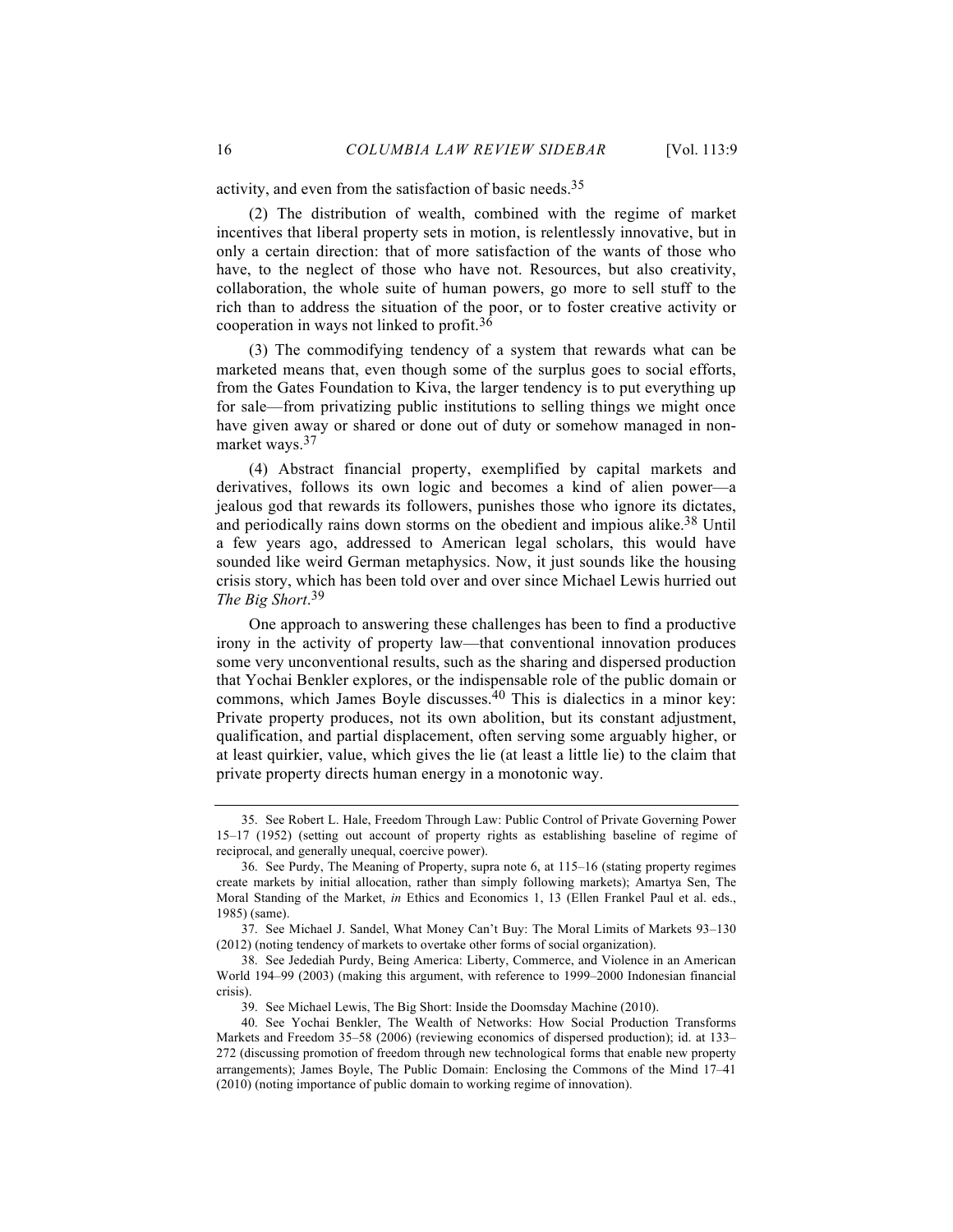It strikes my pluralist, in her radical mood, that Dagan takes a particularly sober version of this approach. His discussion of liberal commons arrangements, for example, speaks to it: We use the impersonal and chilly devices of the market to contract for community, commodifying what people were once born into. But, what we get, properly designed, can be genuinely a community—and one that, to boot, overcomes the parochialism and coercion of many traditional communities.41 The general idea here is that the closer one gets to the actual institutional workings of a legal regime, the more its multifariousness comes into view, and the less plausible it is to think of it in terms as blocky as Property  $=$  Capitalism  $=$  Commodification, etc., as if each of those words named just one thing, with one logic and meaning. Structural pluralism is an intellectual discipline directed against exactly this kind of rapid abstraction. My pluralist would see this as the Facebook position: Property and radical aspirations toward human emancipation are in a relationship, and "It's complicated."

But still she hopes there can be another way for property law and scholarship to approach these radical challenges. A great deal of the conventional rationale for private ownership of resources is a set of collective action problems, the commons tragedy being the arch-paradigm, that serve as bleak meditations on human nature: lazy and destructive (though we learn to say instead, rational) when not motivated by greed or fear.<sup>42</sup> Property, in the law school conversation, may have taken the crown that James Madison assigned to government: the greatest of all reflections on human nature.<sup>43</sup> One question that motivates the Left critics—whom my pluralist is channeling today—is whether Property does not contribute to producing the "nature" its parables describe, helping to ensure that "realism" and modest pessimism about human motivation continue to be two terms for the same thing.

Contrast property for a moment with another touchstone institution of liberal modernity: democracy. Democracy, too, arose in the light of pessimism such as Madison's, but its growth has been informed by radical ideas of equal freedom and shared self-determination.<sup>44</sup> The last 235 years, since the appearance in 1776 of both the Declaration of Independence and Adam Smith's *Wealth of Nations*, have seen in the institutions of political order a practical "reflection on human nature" that has proved people capable of much more freedom and equality than Madison's generation thought possible.<sup>45</sup>

So, concludes my pluralist, we liberal pluralists—she, Dagan, and the rest, including a character named Purdy—tend to be too quiescent about property's lack of a utopian dimension. If democratic government is a reflection on human nature, it is one that, by its internal logic, produces constant pressure-

<sup>41.</sup> See Dagan, Property, supra note 3, at 229–44 (making this argument).

<sup>42.</sup> See, e.g., Robert C. Ellickson, Property in Land, 102 Yale L.J. 1315, 1327–28 (1993) (describing private property as solution to subset of collective action problems); Garret Hardin, The Tragedy of the Commons, 162 Sci. 1243, 1243 (1968) (setting out canonical collective action problem rationale for property).

<sup>43.</sup> See The Federalist No. 51 (James Madison).

<sup>44.</sup> See Jedediah Purdy, A Tolerable Anarchy: Rebels, Reactionaries, and the Making of American Freedom 154–60 (2009) (forwarding this argument, regarding democracy).

<sup>45.</sup> See id.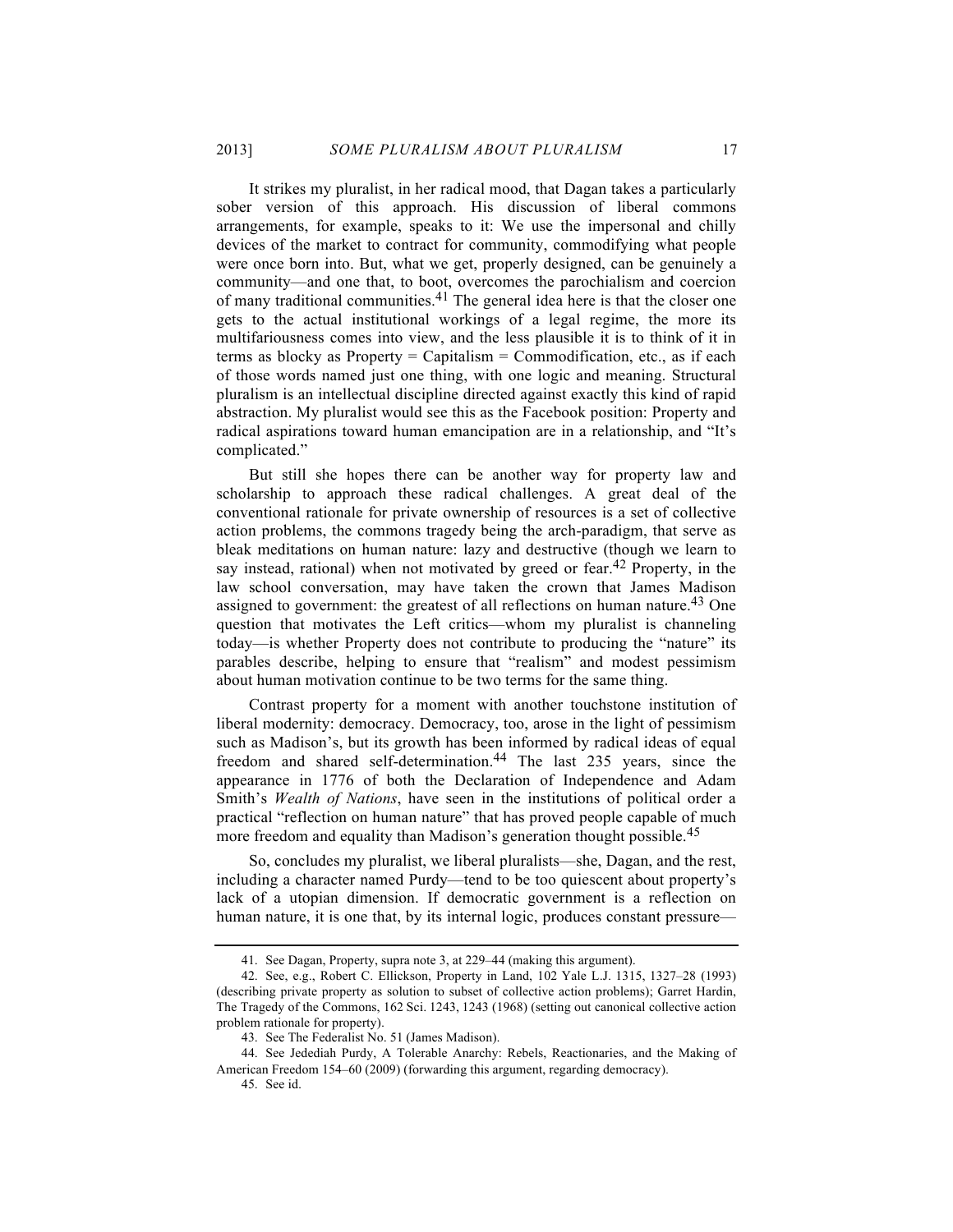practical and ideological—to test the limits of our ability to reconcile individual freedom, political equality, and collective self-determination. My pluralist's complaint about liberal pluralism in property law is that it does not create this internal pressure to be asking, constantly, why we can't *all* have our needs met and the opportunity to engage in free, productive activity.

In other words, we ask about liberal democracy why it is not anarchy—in the good, utopian sense of order without coercion—and so we press toward draining unnecessary coercion out of it. But we don't ask about liberal property why it is not communism—a strange question, maybe, certainly a deliberately provocative one, but one that might also help press toward draining avoidable inequality and coercion out of it. This would be, in an ironic way, no more than taking seriously the old claims of classical-liberal property theorists, that property should perfectly reconcile competing human goods, and ask whether we can't use that asymptotically, not claiming to be able to reach it, but always measuring ourselves by how far we are from it.

And how would my pluralist pursue this aim? By becoming a selective monist of the reformist kind, putting pressure on property law by insisting that it be always held to the standard of whether it is producing human freedom, in the double sense of freedom from coercion, on the one hand, and the enjoyment of a rich set of alternatives from which one may freely choose, on the other.46 Dagan points out in his Essay that structural pluralism can serve the ends of a value-monist who prizes freedom, because it supports a diversity of possible life-courses, and so promotes the second as well as the first dimension of freedom.<sup>47</sup> My reformist selective monist, though, wants to go further, pressing on the property regime at every point where it might do more to realize its own utopian promise, of reconciling the satisfaction of our material needs with the liberation of our creative and collaborative activity. In her view, pluralism, for all its benefits, tends to small-c conservatism because it takes it cues from the internal structure of property institutions. These have at least two major limitations. First, operating within existing distributions of property, they tend to be blind to distributive considerations. Second, being constituted by well-established social practices, they tend toward familiar values and balances of value, not radical innovations.

Now, my reformist selective monist might regard her radical approach merely as a kind of thought experiment, and even in this modest respect it could be productive. Even if she ultimately decides against the approach I have sketched, she might understand her reasons better by virtue of having genuinely pursued a kind of monism. She might conclude, pessimistically, that property is much more deeply constrained than democracy. While political liberty, from democratic suffrage to the constitutional protection of intimacy, describes an area where human freedom really has emerged in a dynamic way, she might conclude the tragic features of human nature to which Property responds, from scarcity to selfishness, are permanent and intractable, and we should not cross them. More pragmatically, she might judge that she doesn't

<sup>46.</sup> See Purdy, The Meaning of Property, supra note 6, at 111–13, 135–37 (arguing for this sort of integrated conception of freedom in property system).

<sup>47.</sup> See Dagan, Property, supra note 3, at 1423–24.